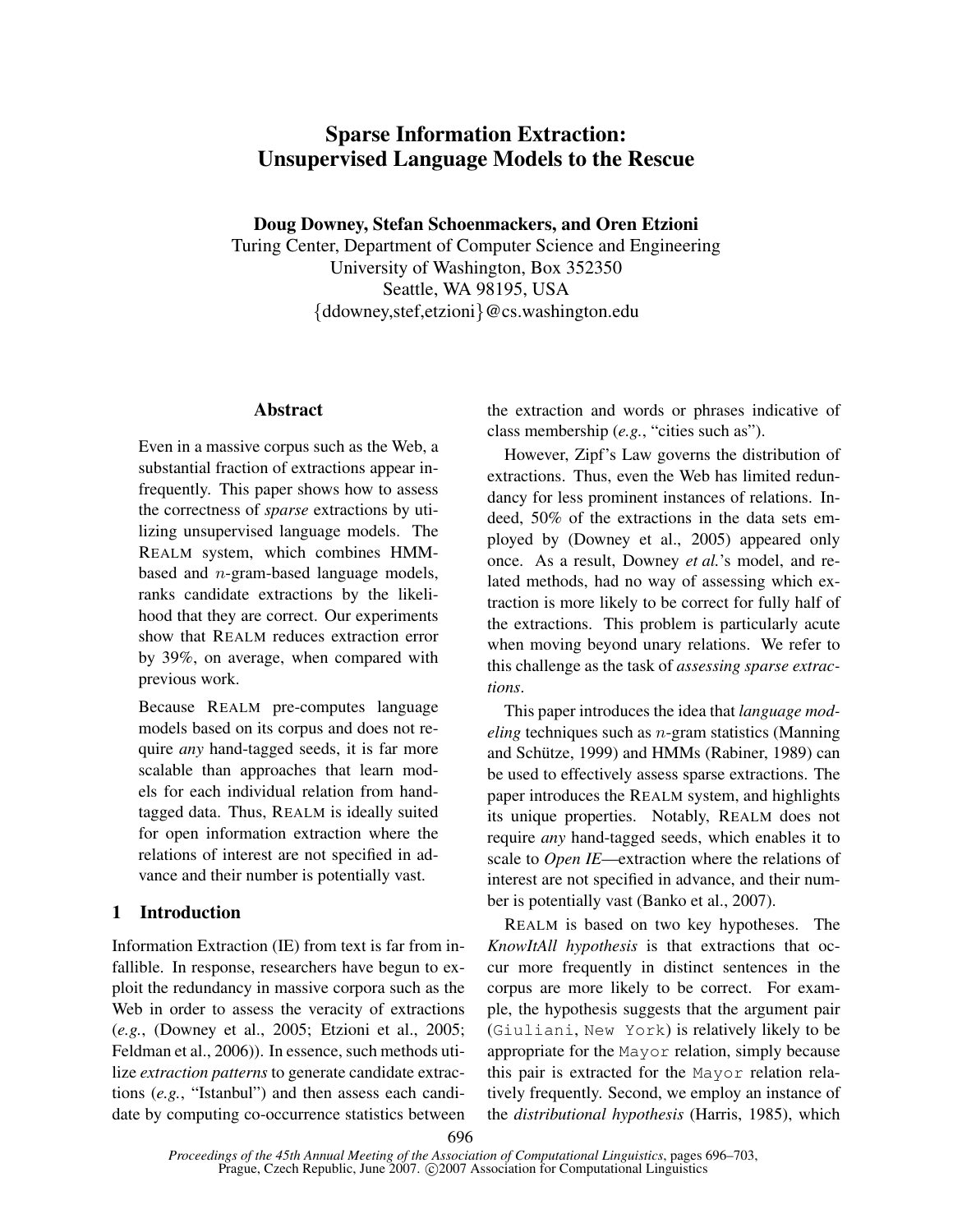can be phrased as follows: different instances of the same semantic relation tend to appear in similar textual contexts. We assess sparse extractions by comparing the contexts in which they appear to those of more common extractions. Sparse extractions whose contexts are more similar to those of common extractions are judged more likely to be correct based on the conjunction of the KnowItAll and the distributional hypotheses.

The contributions of the paper are as follows:

- The paper introduces the insight that the subfield of language modeling provides unsupervised methods that can be leveraged to assess sparse extractions. These methods are more scalable than previous assessment techniques, and require no hand tagging whatsoever.
- The paper introduces an HMM-based technique for checking whether two arguments are of the proper type for a relation.
- The paper introduces a *relational* n-gram model for the purpose of determining whether a sentence that mentions multiple arguments actually expresses a particular relationship between them.
- The paper introduces a novel languagemodeling system called REALM that combines both HMM-based models and relational ngram models, and shows that REALM reduces error by an average of 39% over previous methods, when applied to sparse extraction data.

The remainder of the paper is organized as follows. Section 2 introduces the IE assessment task, and describes the REALM system in detail. Section 3 reports on our experimental results followed by a discussion of related work in Section 4. Finally, we conclude with a discussion of scalability and with directions for future work.

# 2 IE Assessment

This section formalizes the *IE assessment* task and describes the REALM system for solving it. An IE assessor takes as input a list of candidate extractions meant to denote instances of a relation, and outputs a *ranking* of the extractions with the goal that correct extractions rank higher than incorrect ones. A *correct* extraction is defined to be a true instance of the relation mentioned in the input text.

More formally, the list of candidate extractions for a relation R is denoted as  $E_R$  =  $\{(a_1,b_1),\ldots,(a_m,b_m)\}\$ . An extraction  $(a_i, b_i)$  is an ordered pair of strings. The extraction is *correct* if and only if the relation  $R$  holds between the arguments named by  $a_i$  and  $b_i$ . For example, for  $R =$ Headquartered,  $\bm{\mathsf{a}}$  pair  $(a_i,b_i)$  is correct *iff* there exists an organization  $a_i$  that is in fact headquartered in the location  $b_i$ <sup>1</sup>.

 $E_R$  is generated by applying an extraction mechanism, typically a set of extraction "patterns", to each sentence in a corpus, and recording the results. Thus, many elements of  $E_R$  are identical extractions derived from different sentences in the corpus.

This task definition is notable for the minimal inputs required—IE assessment does not require knowing the relation name nor does it require handtagged seed examples of the relation. Thus, an IE Assessor is applicable to Open IE.

### 2.1 System Overview

In this section, we describe the REALM system, which utilizes language modeling techniques to perform IE Assessment.

REALM takes as input a set of extractions  $E_R$ , and outputs a ranking of those extractions. The algorithm REALM follows is outlined in Figure 1. REALM begins by automatically selecting from  $E_R$ a set of *bootstrapped seeds*  $S_R$  intended to serve as correct examples of the relation  $R$ . REALM utilizes the KnowItAll hypothesis, setting  $S_R$  equal to the  $h$  elements in  $E_R$  extracted most frequently from the underlying corpus. This results in a noisy set of seeds, but the methods that use these seeds are noise tolerant.

REALM then proceeds to rank the remaining (non-seed) extractions by utilizing two languagemodeling components. An n*-gram language model* is a probability distribution  $P(w_1, ..., w_n)$  over consecutive word sequences of length  $n$  in a corpus. Formally, if we assume a seed  $(s_1, s_2)$  is a correct extraction of a relation  $R$ , the distributional hypothesis states that the *context distribution* around the seed extraction,  $P(w_1, ..., w_n|w_i = s_1, w_j = s_2)$ for  $1 \leq i, j \leq n$  tends to be "more similar" to

<sup>&</sup>lt;sup>1</sup>For clarity, our discussion focuses on relations between pairs of arguments. However, the methods we propose can be extended to relations of any arity.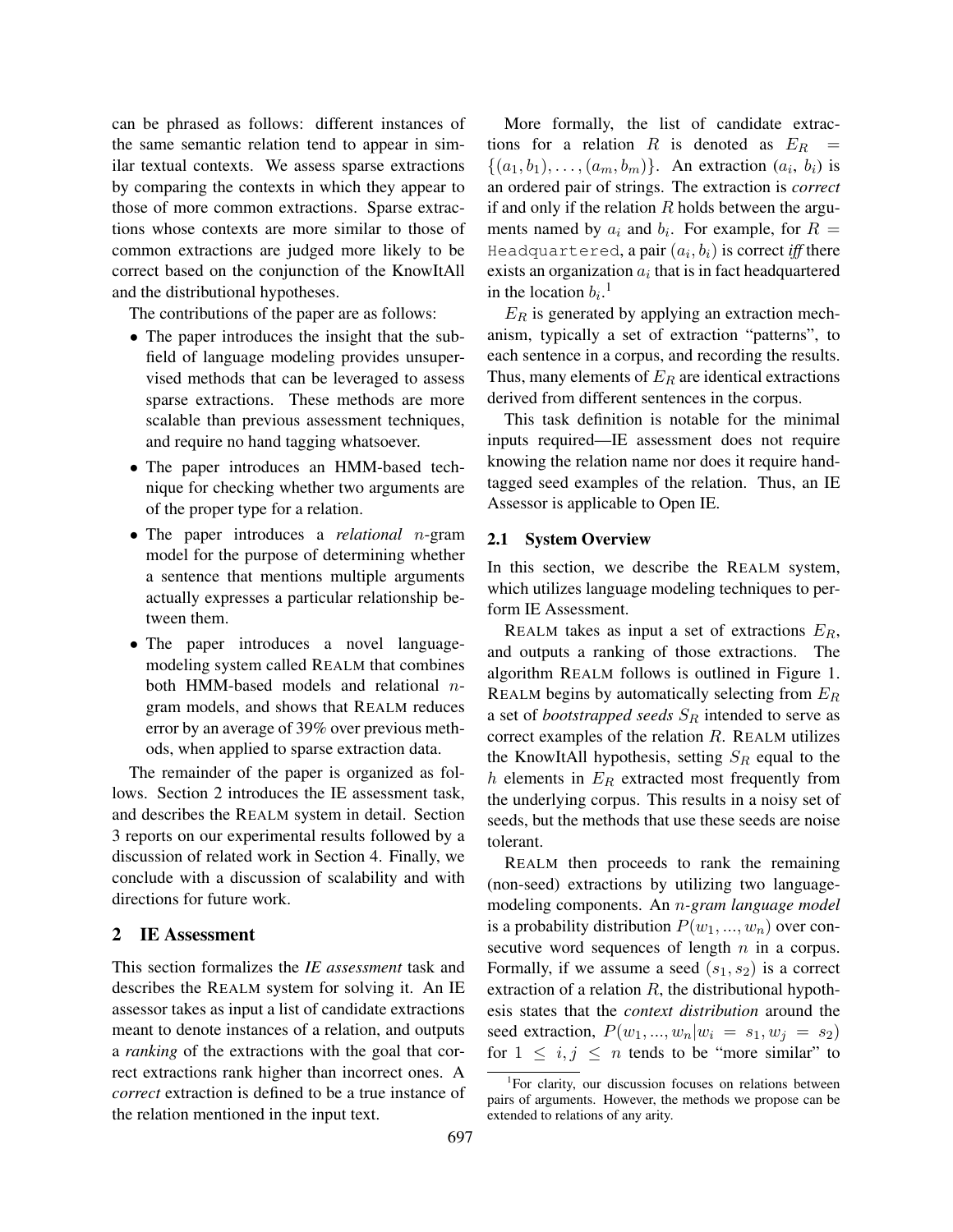$P(w_1, ..., w_n|w_i = e_1, w_j = e_2)$  when the extraction  $(e_1, e_2)$  is correct. Naively comparing context distributions is problematic, however, because the arguments to a relation often appear separated by several intervening words. In our experiments, we found that when relation arguments appear together in a sentence, 75% of the time the arguments are separated by at least three words. This implies that n must be large, and for sparse argument pairs it is not possible to estimate such a large language model accurately, because the number of modeling parameters is proportional to the vocabulary size raised to the nth power. To mitigate sparsity, REALM utilizes smaller language models in its two components as a means of "backing-off' from estimating context distributions explicitly, as described below.

First, REALM utilizes an HMM to estimate whether each extraction has arguments of the proper type for the relation. Each relation  $R$  has a set of types for its arguments. For example, the relation AuthorOf $(a, b)$  requires that its first argument be an author, and that its second be some kind of written work. Knowing whether extracted arguments are of the proper type for a relation can be quite informative for assessing extractions. The challenge is, however, that this type information is *not* given to the system since the relations (and the types of the arguments) are not known in advance. REALM solves this problem by comparing the distributions of the seed arguments and extraction arguments. Type checking mitigates data sparsity by leveraging *every* occurrence of the individual extraction arguments in the corpus, rather than only those cases in which argument pairs occur near each other.

Although argument type checking is invaluable for extraction assessment, it is not sufficient for extracting relationships between arguments. For example, an IE system using only type information might determine that Intel is a corporation and that Seattle is a city, and therefore erroneously conclude that Headquartered(Intel, Seattle) is correct. Thus, REALM's second step is to employ an n-gram-based language model to assess whether the extracted arguments share the appropriate relation. Again, this information is not given to the system, so REALM compares the context distributions of the extractions to those of the seeds. As described in

| REALM( <i>Extractions</i> $E_R = \{e_1, , e_m\}$ )            |
|---------------------------------------------------------------|
| $S_R$ = the h most frequent extractions in $E_R$              |
| $U_B = E_B - S_B$                                             |
| $TypeRankings(U_R) \leftarrow$ HMM-T $(S_R, U_R)$             |
| $RelationRankings(U_R) \leftarrow \text{REL-GRAMS}(S_R, U_R)$ |
| return a ranking of $E_R$ with the elements of $S_R$ at the   |
| top (ranked by frequency) followed by the elements of         |
| $U_R = \{u_1, , u_{m-h}\}\$ ranked in ascending order of      |
| $TypeRanking(u_i) * RelationRanking(u_i).$                    |

Figure 1: Pseudocode for REALM at run-time. The language models used by the HMM-T and REL-GRAMS components are constructed in a preprocessing step.

Section 2.3, REALM employs a relational  $n$ -gram language model in order to accurately compare context distributions when extractions are sparse.

REALM executes the type checking and relation assessment components separately; each component takes the seed and non-seed extractions as arguments and returns a ranking of the non-seeds. REALM then combines the two components' assessments into a single ranking. Although several such combinations are possible, REALM simply ranks the extractions in ascending order of the product of the ranks assigned by the two components. The following subsections describe REALM's two components in detail.

We identify the proper nouns in our corpus using the LEX method (Downey et al., 2007). In addition to locating the proper nouns in the corpus, LEX also concatenates each multi-token proper noun (*e.g.*,Los Angeles) together into a single token. Both of REALM's components construct language models from this tokenized corpus.

## 2.2 Type Checking with HMM-T

In this section, we describe our type-checking component, which takes the form of a Hidden Markov Model and is referred to as HMM-T. HMM-T ranks the set  $U_R$  of non-seed extractions, with a goal of ranking those extractions with arguments of proper type for  $R$  above extractions containing type errors. Formally, let  $U_{Ri}$  denote the set of the *i*th arguments of the extractions in  $U_R$ . Let  $S_{Ri}$  be defined similarly for the seed set  $S_R$ .

Our type checking technique exploits the distributional hypothesis—in this case, the intuition that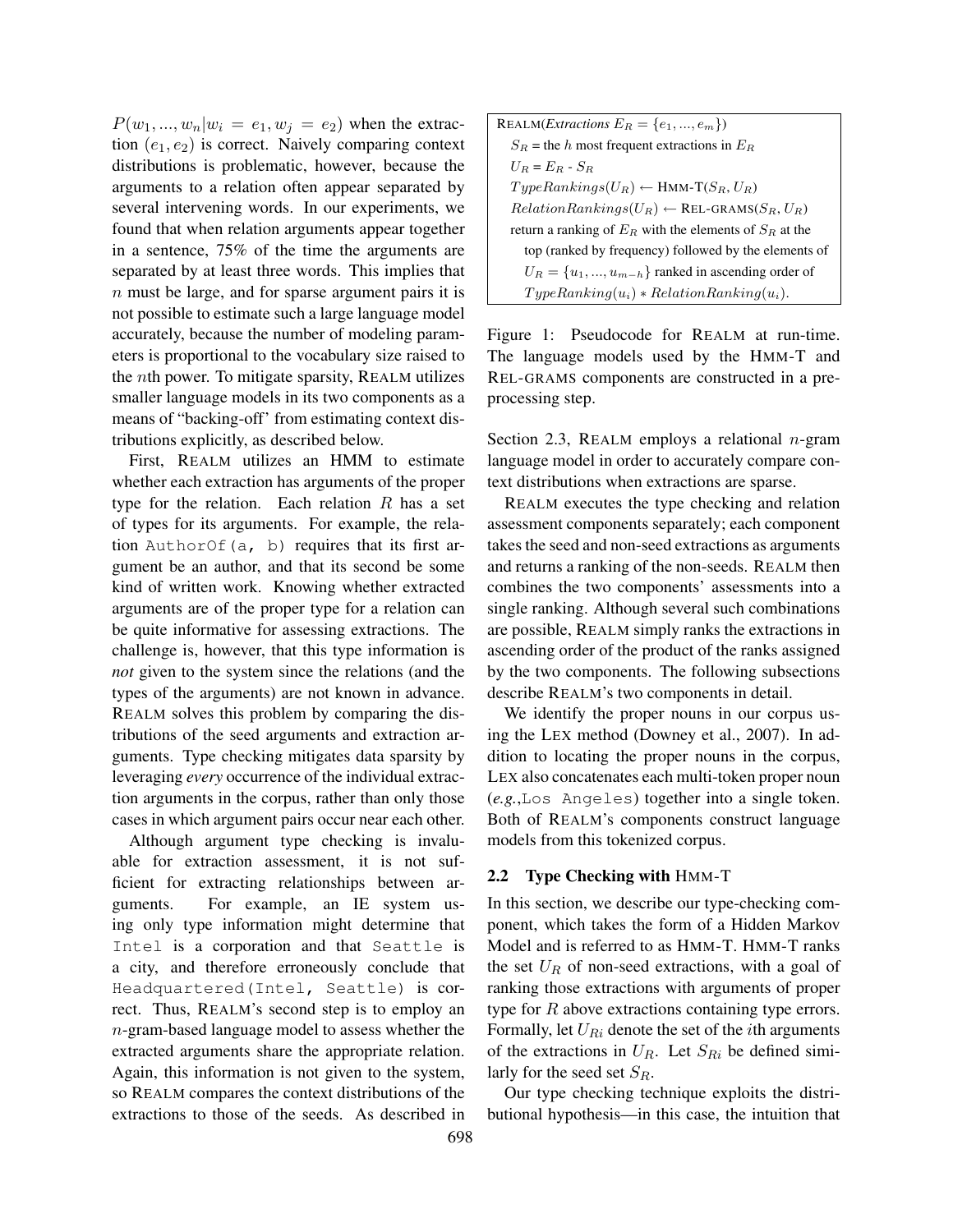

Figure 2: Graphical model employed by HMM-T. Shown is the case in which  $k = 2$ . Corpus pre-processing results in the proper noun Santa Clara being concatenated into a single token.

extraction arguments in  $U_{Ri}$  of the proper type will likely appear in contexts similar to those in which the seed arguments  $S_{Ri}$  appear. In order to identify terms that are distributionally similar, we train a probabilistic generative Hidden Markov Model (HMM), which treats each token in the corpus as generated by a single hidden state variable. Here, the hidden states take integral values from  $\{1, \ldots, T\}$ , and each hidden state variable is itself generated by some number  $k$  of previous hidden states.<sup>2</sup> Formally, the joint distribution of the corpus, represented as a vector of tokens w, given a corresponding vector of states t is:

$$
P(\mathbf{w}|\mathbf{t}) = \prod_{i} P(w_i|t_i) P(t_i|t_{i-1},\ldots,t_{i-k}) \quad (1)
$$

The distributions on the right side of Equation 1 can be learned from a corpus in an unsupervised manner, such that words which are distributed similarly in the corpus tend to be generated by similar hidden states (Rabiner, 1989). The generative model is depicted as a Bayesian network in Figure 2. The figure also illustrates the one way in which our implementation is distinct from a standard HMM, namely that proper nouns are detected *a priori* and modeled as single tokens (*e.g.*, Santa Clara is generated by a single hidden state). This allows the type checker to compare the state distributions of different proper nouns directly, even when the proper nouns contain differing numbers of words.

To generate a ranking of  $U_R$  using the learned HMM parameters, we rank the arguments  $e_i$  according to how similar their *state distributions*  $P(t|e_i)$ 

are to those of the seed arguments. $3$  Specifically, we define a function:

$$
f(e) = \sum_{e_i \in e} KL(\frac{\sum_{w' \in S_{Ri}} P(t|w')}{|S_{Ri}|}, P(t|e_i))
$$
 (2)

where  $KL$  represents KL divergence, and the outer sum is taken over the arguments  $e_i$  of the extraction e. We rank the elements of  $U_R$  in ascending order of  $f(e)$ .

HMM-T has two advantages over a more traditional type checking approach of simply counting the number of times in the corpus that each extraction appears in a context in which a seed also appears (*cf.* (Ravichandran et al., 2005)). The first advantage of HMM-T is efficiency, as the traditional approach involves a computationally expensive step of retrieving the potentially large set of contexts in which the extractions and seeds appear. In our experiments, using HMM-T instead of a context-based approach results in a 10-50x reduction in the amount of data that is retrieved to perform type checking. Secondly, on sparse data HMM-T has the potential to improve type checking accuracy. For example, consider comparing Pickerington, a sparse candidate argument of the type City, to the seed argument Chicago, for which the following two phrases appear in the corpus:

- (i) "Pickerington, Ohio"
- (ii) "Chicago, Illinois"

In these phrases, the textual contexts surrounding Chicago and Pickerington are not identical, so to the traditional approach these contexts offer no evidence that Pickerington and Chicago are of the same type. For a sparse token like Pickerington, this is problematic because the token may *never* occur in a context that precisely matches that of a seed. In contrast, in the HMM, the non-sparse tokens Ohio and Illinois are likely to have similar state distributions, as they are both the names of U.S. States. Thus, in the state space employed by the HMM, the contexts in phrases (i) and (ii) are in fact quite similar, allowing HMM-T to detect that Pickerington and Chicago are likely of the same type. Our experiments quantify the performance improvements that HMM-T of-

 $2$ Our implementation makes the simplifying assumption that each sentence in the corpus is generated independently.

<sup>&</sup>lt;sup>3</sup>The distribution  $P(t|e_i)$  for any  $e_i$  can be obtained from the HMM parameters using Bayes Rule.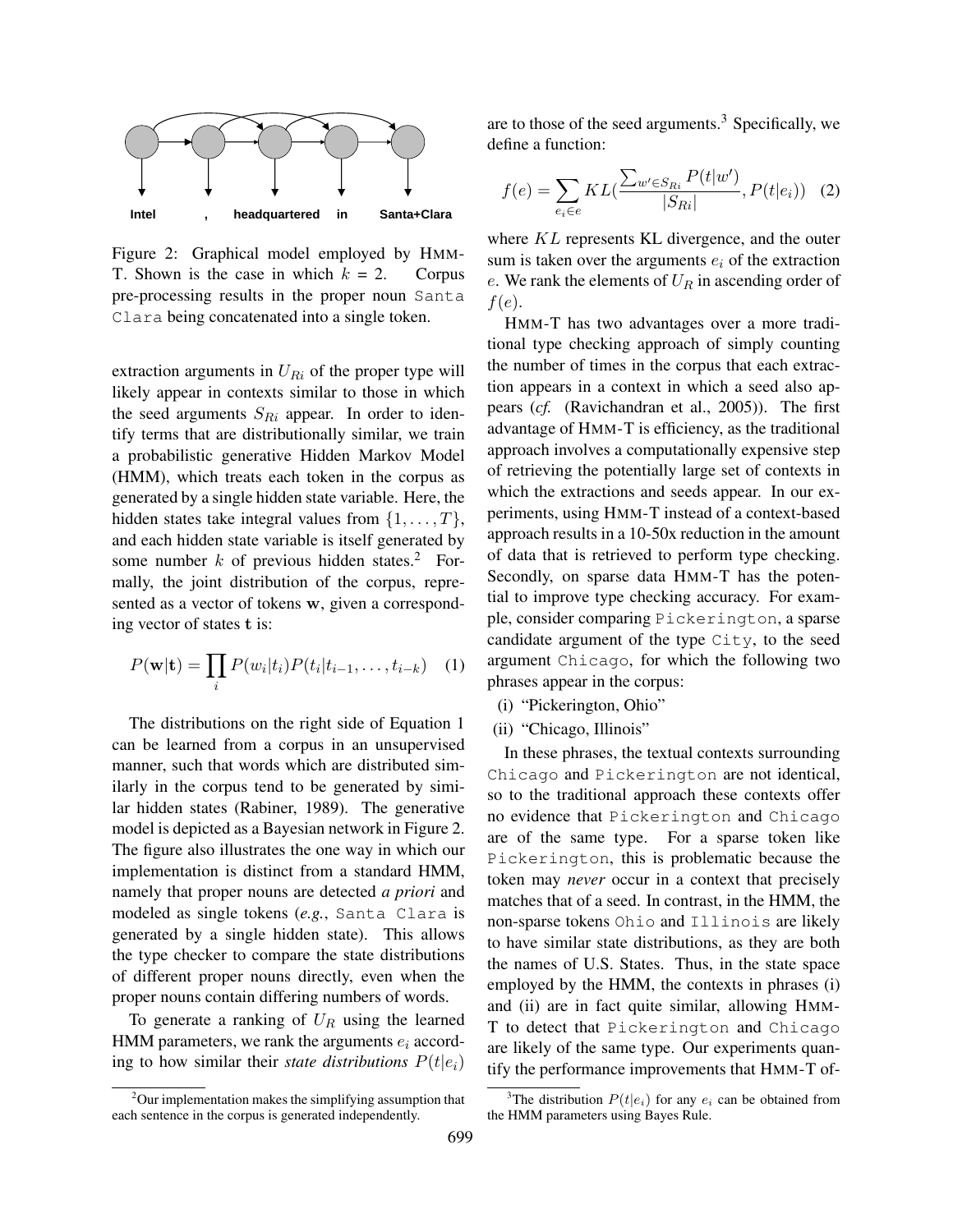fers over the traditional approach for type checking sparse data.

The time required to learn HMM-T's parameters scales proportional to  $T^{k+1}$  times the corpus size. Thus, for tractability, HMM-T uses a relatively small state space of  $T = 20$  states and a limited k value of 3. While these settings are sufficient for type checking (*e.g.*, determining that Santa Clara is a city) they are too coarse-grained to assess relations between arguments (*e.g.*, determining that Santa Clara is the particular city in which Intel is headquartered). We now turn to the REL-GRAMS component, which performs the latter task.

### 2.3 Relation Assessment with REL-GRAMS

REALM's relation assessment component, called REL-GRAMS, tests whether the extracted arguments have a desired relationship, but given REALM's minimal input it has no *a priori* information about the relationship. REL-GRAMS relies instead on the distributional hypothesis to test each extraction.

As argued in Section 2.1, it is intractable to build an accurate language model for context distributions surrounding sparse argument pairs. To overcome this problem, we introduce *relational* n-gram models. Rather than simply modeling the context distribution around a given argument, a relational  $n$ -gram model specifies separate context distributions for an arguments *conditioned on* each of the other arguments with which it appears. The relational  $n$ -gram model allows us to estimate context distributions for pairs of arguments, even when the arguments do not appear together within a fixed window of  $n$  words. Further, by considering only consecutive argument pairs, the number of distinct argument pairs in the model grows at most linearly with the number of sentences in the corpus. Thus, the relational  $n$ -gram model can scale.

Formally, for a pair of arguments  $(e_1, e_2)$ , a relational  $n$ -gram model estimates the distributions  $P(w_1, ..., w_n|w_i = e_1, e_1 \leftrightarrow e_2)$  for each  $1 \leq i \leq$ n, where the notation  $e_1 \leftrightarrow e_2$  indicates the event that  $e_2$  is the next argument to either the right or the left of  $e_1$  in the corpus.

REL-GRAMS begins by building a relational  $n$ gram model of the arguments in the corpus. For notational convenience, we represent the model's distributions in terms of "context vectors" for each pair of arguments. Formally, for a given sentence containing arguments  $e_1$  and  $e_2$  consecutively, we define a *context* of the ordered pair  $(e_1, e_2)$  to be any window of *n* tokens around  $e_1$ . Let  $C =$  ${c_1, c_2, ..., c_{|C|}}$  be the set of all contexts of all argument pairs found in the corpus.<sup>4</sup> For a pair of arguments  $(e_j, e_k)$ , we model their relationship using a |C| dimensional context vector  $v_{(e_j, e_k)}$ , whose *i*-th dimension corresponds to the number of times context  $c_i$  occurred with the pair  $(e_i, e_k)$  in the corpus. These context vectors are similar to document vectors from Information Retrieval (IR), and we leverage IR research to compare them, as described below.

To assess each extraction, we determine how similar its context vector is to a canonical seed vector (created by summing the context vectors of the seeds). While there are many potential methods for determining similarity, in this work we rank extractions by decreasing values of the BM25 distance metric. BM25 is a TF-IDF variant introduced in TREC-3(Robertson et al., 1992), which outperformed both the standard cosine distance and a smoothed KL divergence on our data.

### 3 Experimental Results

This section describes our experiments on IE assessment for sparse data. We start by describing our experimental methodology, and then present our results. The first experiment tests the hypothesis that HMM-T outperforms an  $n$ -gram-based method on the task of type checking. The second experiment tests the hypothesis that REALM outperforms multiple approaches from previous work, and also outperforms each of its HMM-T and REL-GRAMS components taken in isolation.

#### 3.1 Experimental Methodology

The corpus used for our experiments consisted of a sample of sentences taken from Web pages. From an initial crawl of nine million Web pages, we selected sentences containing relations between proper nouns. The resulting text corpus consisted of about

 ${}^{4}$ Pre-computing the set C requires identifying in advance the potential relation arguments in the corpus. We consider the proper nouns identified by the LEX method (see Section 2.1) to be the potential arguments.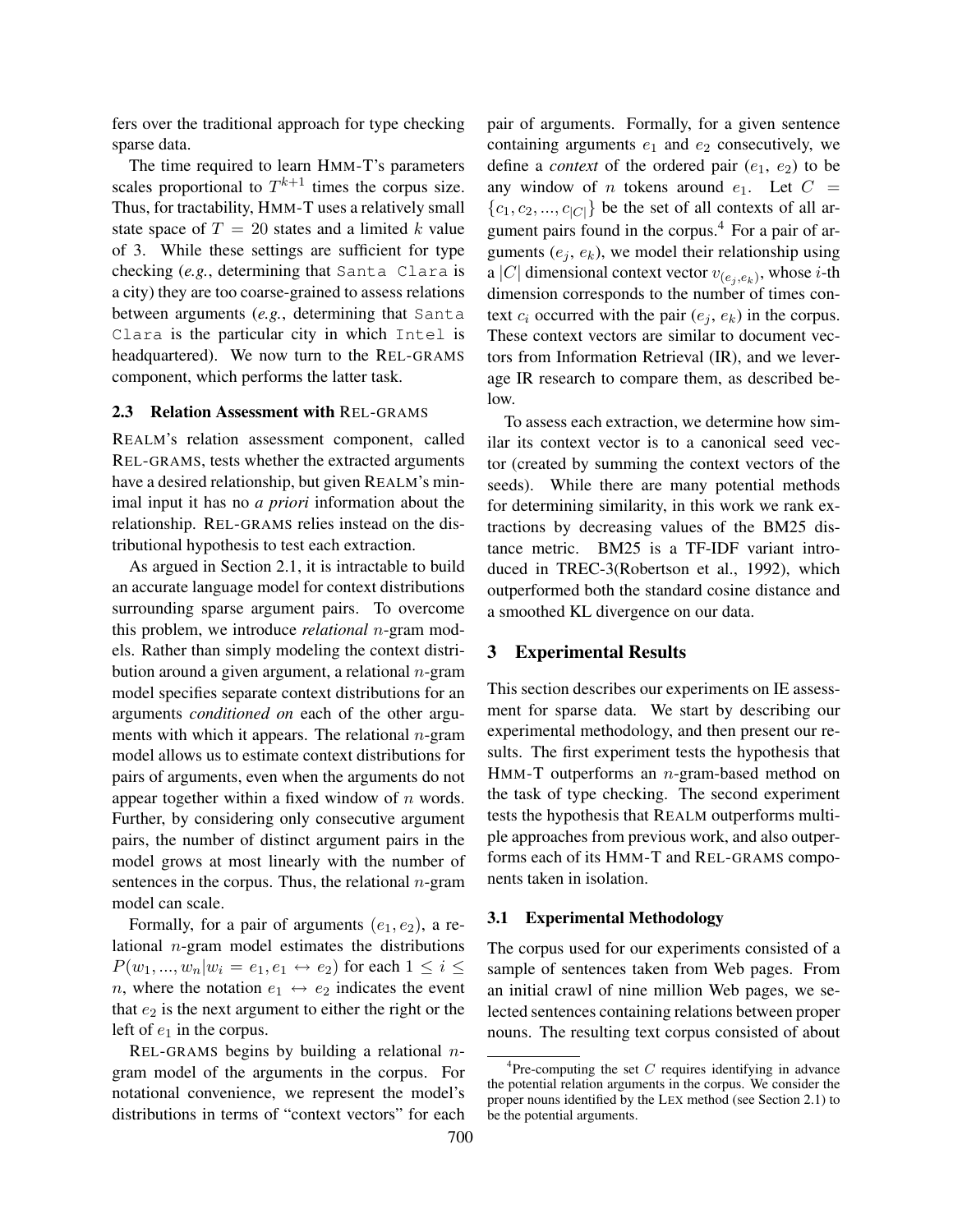three million sentences, and was tokenized as described in Section 2. For tractability, before and after performing tokenization, we replaced each token occurring fewer than five times in the corpus with one of two "unknown word" markers (one for capitalized words, and one for uncapitalized words). This preprocessing resulted in a corpus containing about sixty-five million total tokens, and 214,787 unique tokens.

We evaluated performance on four relations: Conquered, Founded, Headquartered, and Merged. These four relations were chosen because they typically take proper nouns as arguments, and included a large number of sparse extractions. For each relation  $R$ , the candidate extraction list  $E_R$  was obtained using TEXTRUNNER (Banko et al., 2007). TEXTRUNNER is an IE system that computes an index of all extracted relationships it recognizes, in the form of (object, predicate, object) triples. For each of our target relations, we executed a single query to the TEXTRUNNER index for extractions whose predicate contained a phrase indicative of the relation (*e.g.*, "founded by", "headquartered in"), and the results formed our extraction list. For each relation, the 10 most frequent extractions served as bootstrapped seeds. All of the non-seed extractions were sparse (no argument pairs were extracted more than twice for a given relation). These test sets contained a total of 361 extractions.

### 3.2 Type Checking Experiments

As discussed in Section 2.2, on sparse data HMM-T has the potential to outperform type checking methods that rely on textual similarities of context vectors. To evaluate this claim, we tested the HMM-T system against an N-GRAMS type checking method on the task of type-checking the arguments to a relation. The N-GRAMS method compares the context vectors of extractions in the same way as the REL-GRAMS method described in Section 2.3, but is not relational (N-GRAMS considers the distribution of each extraction argument independently, similar to HMM-T). We tagged an extraction as type correct *iff* both arguments were valid for the relation, ignoring whether the relation held between the arguments.

The results of our type checking experiments are shown in Table 1. For all types, HMM-T outperforms N-GRAMS, and HMM-T reduces error (mea-

| Type          | $H$ MM-T | N-GRAMS |
|---------------|----------|---------|
| Conquered     | 0.917    | 0.767   |
| Founded       | 0.827    | 0.636   |
| Headquartered | 0.734    | 0.589   |
| Merged        | 0.920    | 0.854   |
| Average       | 0.849    | 0.712   |

Table 1: Type Checking Performance. Listed is area under the precision/recall curve. HMM-T outperforms N-GRAMS for all relations, and reduces the error in terms of missing area under the curve by 46% on average.

sured in missing area under the precision/recall curve) by 46%. The performance difference on each relation is statistically significant ( $p < 0.01$ , twosampled t-test), using the methodology for measuring the standard deviation of area under the precision/recall curve given in (Richardson and Domingos, 2006). N-GRAMS, like REL-GRAMS, employs the BM-25 metric to measure distributional similarity between extractions and seeds. Replacing BM-25 with cosine distance cuts HMM-T's advantage over N-GRAMS, but HMM-T's error rate is still 23% lower on average.

### 3.3 Experiments with REALM

The REALM system combines the type checking and relation assessment components to assess extractions. Here, we test the ability of REALM to improve the ranking of a state of the art IE system, TEXTRUNNER. For these experiments, we evaluate REALM against the TEXTRUNNER frequencybased ordering, a pattern-learning approach, and the HMM-T and REL-GRAMS components taken in isolation. The TEXTRUNNER frequency-based ordering ranks extractions in decreasing order of their extraction frequency, and importantly, for our task this ordering is essentially equivalent to that produced by the "Urns" (Downey et al., 2005) and Pointwise Mutual Information (Etzioni et al., 2005) approaches employed in previous work.

The pattern-learning approach, denoted as PL, is modeled after Snowball (Agichtein, 2006). The algorithm and parameter settings for PL were those manually tuned for the Headquartered relation in previous work (Agichtein, 2005). A sensitivity analysis of these parameters indicated that the re-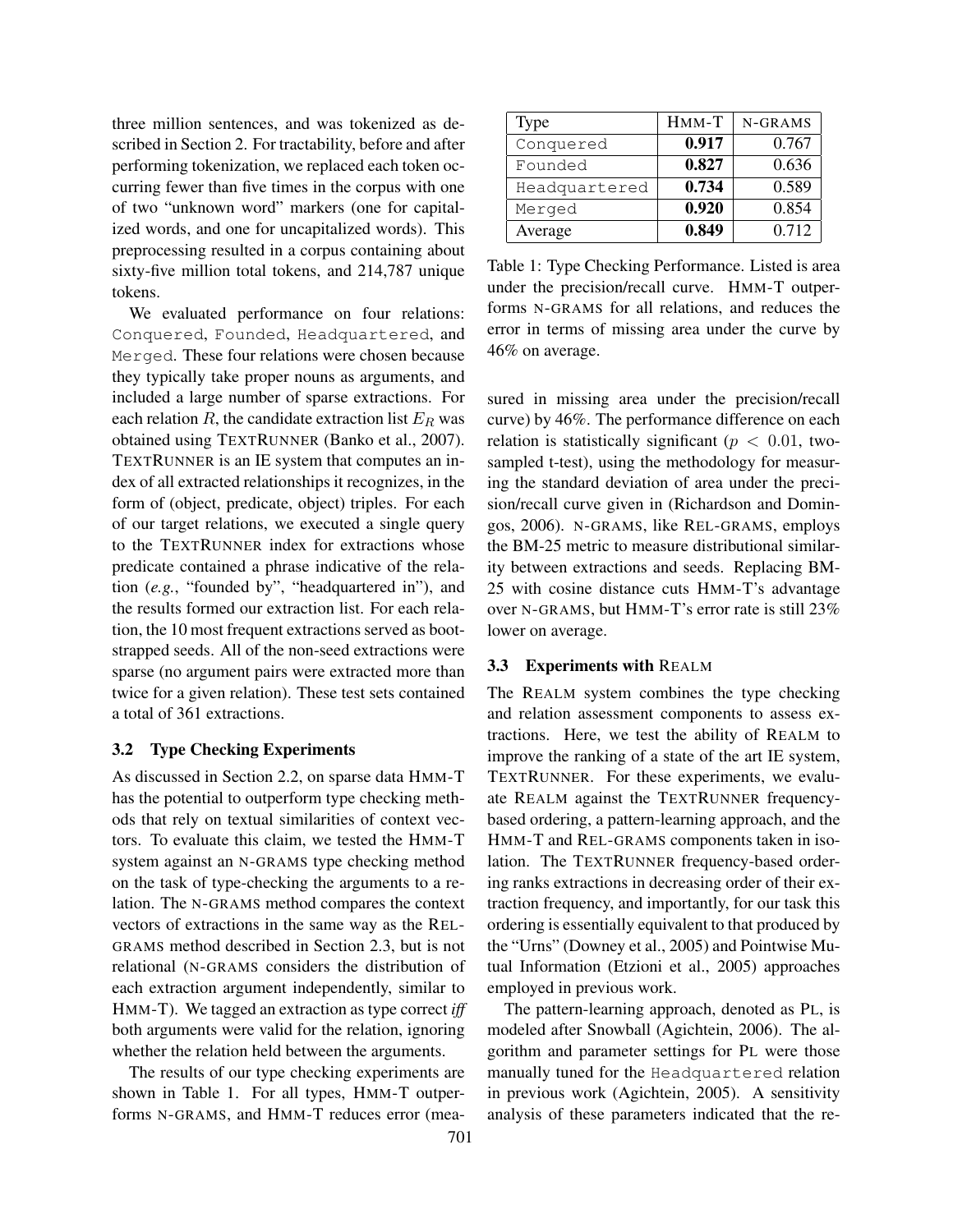|                   | Conquered  | Founded    | Headquartered | Merged     | Average    |
|-------------------|------------|------------|---------------|------------|------------|
| Avg. Prec.        | 0.698      | 0.578      | 0.400         | 0.742      | 0.605      |
| <b>TEXTRUNNER</b> | 0.738      | 0.699      | 0.710         | 0.784      | 0.733      |
| PL                | 0.885      | 0.633      | 0.651         | 0.852      | 0.785      |
| PL+ HMM-T         | 0.883      | 0.722      | 0.727         | 0.900      | 0.808      |
| $H$ MM-T          | 0.830      | 0.776      | 0.678         | 0.864      | 0.787      |
| REL-GRAMS         | 0.929(39%) | 0.713      | 0.758         | 0.886      | 0.822      |
| <b>REALM</b>      | 0.907(19%) | 0.781(27%) | 0.810(35%)    | 0.908(38%) | 0.851(39%) |

Table 2: Performance of REALM for assessment of sparse extractions. Listed is area under the precision/recall curve for each method. In parentheses is the percentage reduction in error over the strongest baseline method (TEXTRUNNER or PL) for each relation. "Avg. Prec." denotes the fraction of correct examples in the test set for each relation. REALM outperforms its REL-GRAMS and HMM-T components taken in isolation, as well as the TEXTRUNNER and PL systems from previous work.

sults are sensitive to the parameter settings. However, we found no parameter settings that performed significantly better, and many settings performed significantly worse. As such, we believe our results reasonably reflect the performance of a pattern learning system on this task. Because PL performs relation assessment, we also attempted combining PL with HMM-T in a hybrid method (PL+ HMM-T) analogous to REALM.

The results of these experiments are shown in Table 2. REALM outperforms the TEXTRUNNER and PL baselines for all relations, and reduces the missing area under the curve by an average of 39% relative to the strongest baseline. The performance differences between REALM and TEXTRUNNER are statistically significant for all relations, as are differences between REALM and PL for all relations except Conquered  $(p < 0.01$ , two-sampled t-test). The hybrid REALM system also outperforms each of its components in isolation.

# 4 Related Work

To our knowledge, REALM is the first system to use language modeling techniques for IE Assessment.

Redundancy-based approaches to pattern-based IE assessment (Downey et al., 2005; Etzioni et al., 2005) require that extractions appear relatively frequently with a limited set of patterns. In contrast, REALM utilizes *all* contexts to build a model of extractions, rather than a limited set of patterns. Our experiments demonstrate that REALM outperforms these approaches on sparse data.

Type checking using *named-entity taggers* has been previously shown to improve the precision of pattern-based IE systems (Agichtein, 2005; Feldman et al., 2006), but the HMM-T type-checking component we develop differs from this work in important ways. Named-entity taggers are limited in that they typically recognize only small set of types (*e.g.*, ORGANIZATION, LOCATION, PERSON), and they require hand-tagged training data for each type. HMM-T, by contrast, performs type checking for *any* type. Finally, HMM-T does not require hand-tagged training data.

Pattern learning is a common technique for extracting and assessing sparse data (*e.g.* (Agichtein, 2005; Riloff and Jones, 1999; Paşca et al., 2006)). Our experiments demonstrate that REALM outperforms a pattern learning system closely modeled after (Agichtein, 2005). REALM is inspired by pattern learning techniques (in particular, both use the distributional hypothesis to assess sparse data) but is distinct in important ways. Pattern learning techniques require substantial processing of the corpus after the relations they assess have been specified. Because of this, pattern learning systems are unsuited to Open IE. Unlike these techniques, REALM pre-computes language models which allow it to assess extractions for arbitrary relations at run-time. In essence, pattern-learning methods run in time linear in the number of relations whereas REALM's run time is constant in the number of relations. Thus, REALM scales readily to large numbers of relations whereas pattern-learning methods do not.